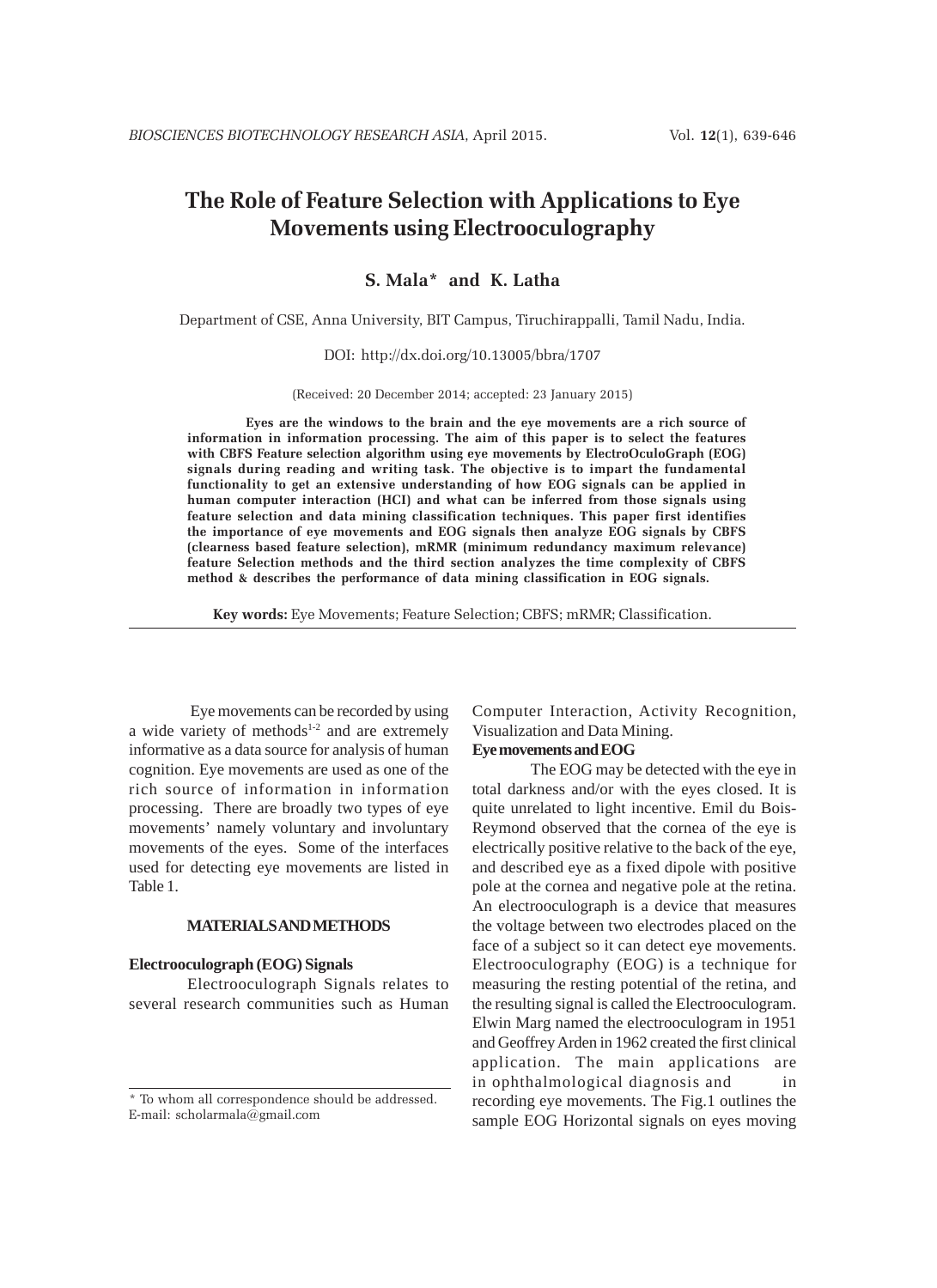right and left and the Fig. 2. It shows the electrodes placements for measuring EOG signals.

#### **EOG in HCI**

For instance, researchers have studied eye movements to understand user behaviour in basic interface tasks, to reveal how clients encode and process information, and to infer user intent in real-time interfaces. However, with notable exceptions<sup>3</sup>, Eye movements can be recorded by using several methods, some of them are listed in Table 1. Eye movements are extremely informative as a data source for analysis of human cognition.

The use of EOG signals as control signal for HMI/HCI plays a vital role in understanding characterization and classification of eye movements. These signals can be applied to wide range of applications including virtual mouse, key board control electric power wheelchairs and industrial assistive robots.

The EOG and blinking signals are utilized as a part of Human-Computer Interfaces in;

- $\rightarrow$  The Vehicle Control<sup>4</sup>
- $\rightarrow$  The Video compression driven by eye-interest
- $\rightarrow$  The Driver Drowsiness Detection System
- $\rightarrow$  The ergonomics, the advertisement analysis
- The Wearable machines<sup>5</sup>
- $\rightarrow$  The Human-Computer-Interaction (HCI) system [e.g.Virtual keyboard<sup>6</sup>]
- The game and operating a TV remote control<sup>7</sup>
- The Visual navigation interface<sup>8</sup>
- $\rightarrow$  The Online Vigilance Analysis<sup>9</sup>
- $\rightarrow$  The Multitask gadget control<sup>10</sup>
- The electric wheelchair<sup>11</sup>

#### **Advantage of EOG**

EOG signal is one of the efficient electrophysiological signals to be deployed in Human



**Fig. 1.** A Sample EOG by horizontal movement of **Fig. 2.** Electrode Placements for EOG the  $eyes<sup>1</sup>$ 

Computer Interface<sup>12</sup>. In recent years dedicated Human Computer Interfaces / Human Machine Interfaces have been developed for people with disabilities like Parkinson, Quadriplegia, armless people and people who suffer from a motor skill disability but not a cognitive one, Amyotrophic Lateral Sclerosis or Motor Neuron Disease that leave them with no possibility to communicate, although the brain and eyes activities are not affected, among the few ways of communication in these cases is the detection of the eye movements. The advantages of EOG than other eye tracking methods are

- $\rightarrow$  Reduces the complexity and cost.
- $\rightarrow$  EOG can be made with cost effective electrodes, data acquisition card and appropriate software.  $\rightarrow$  Eye Closure is Permissible
- $\rightarrow$  The EOG can be used to record eye movements
- when the eye is shut, for example during rest.
- $\rightarrow$  Head Movements are Permissible
- The EOG has the advantage that the signal recorded is the actual eyeball position with respect to the head. Therefore for frameworks intended to measure relative eyeball position to control switches (e.g. looking up, down, left and right could translate to four separate switch presses) head movements will not hinder accurate recording.
- Non-invasive
- $\rightarrow$  Unlike techniques such as the magnetic search coil technique, EOG recordings do not require anything to be fixed to the eye which might cause discomfort or interfere with normal vision. EOG electrodes are affixed externally to the skin. Real-Time
- $\rightarrow$  The EOG can be utilized in real-time as the EOG signal responds instantaneously to a change in

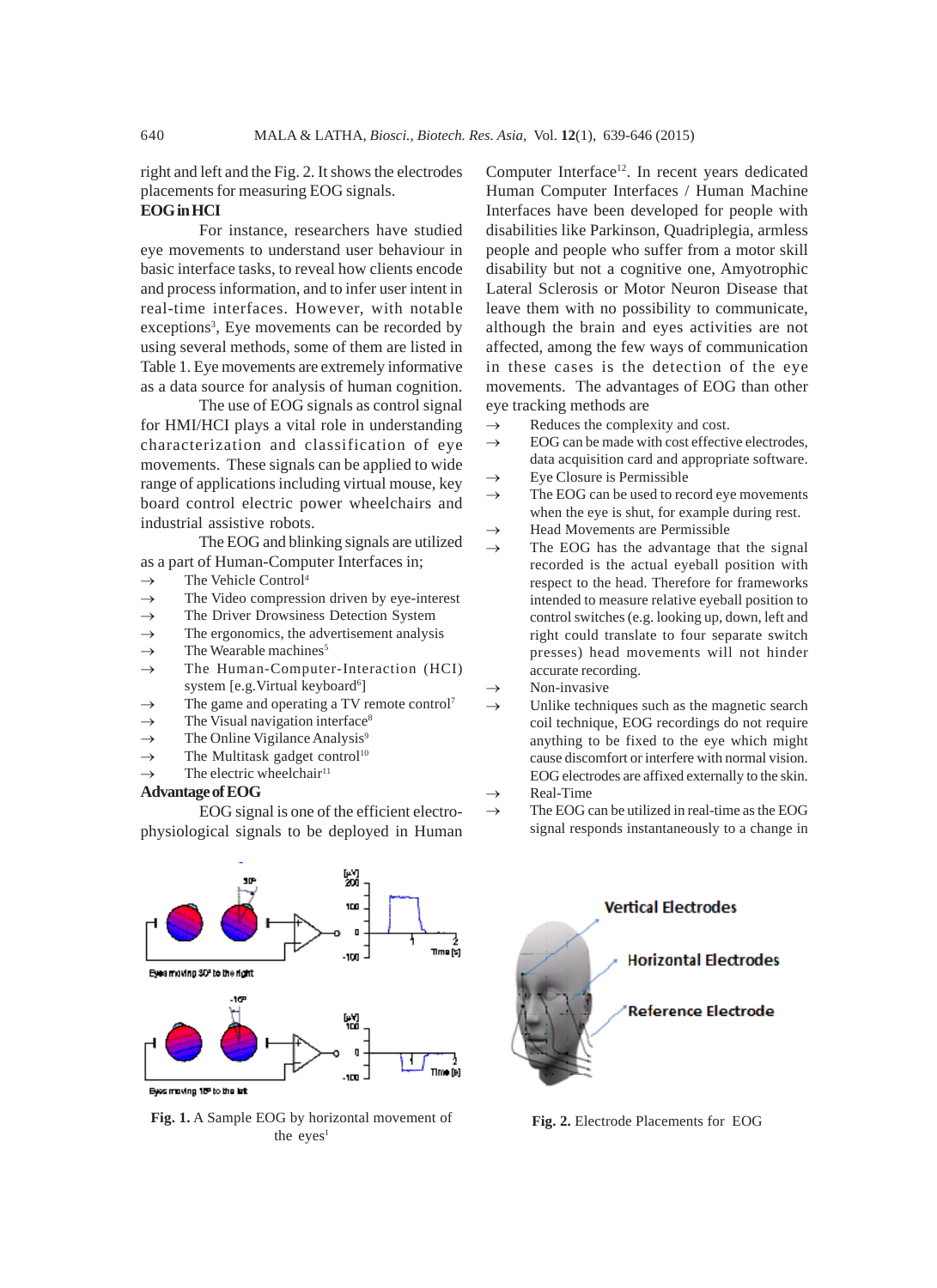eye position. The eye position can be quickly inferred from the change.

## **Activity Recognition and eye movements**

Most of the researches in activity recognition have focused on gait, posture, and gesture. The recognition of activities such as reading and writing are investigated during stationary and mobile settings using different eye tracking techniques. Eye movements are linked to a number of cognitive processes of visual perception such as visual memory, learning or attention. Eyes are therefore called a window to mind and brain. The cognitive aware systems are able to sense and adapt to a person's cognitive state $13$ .

Activity recognition has become an important topic for a broad range of real-life applications. In surveillance systems, patient monitoring systems and a variety of systems that involve interactions between persons and electronic devices such as human-computer interfaces activity recognition places a significant role. A rich source of information for activity recognition is the movement of the eyes $14$ . This work demonstrates the machine recognition of reading and writing activities using EOG signals and reduces the computational complexity which mainly occurs during the feature selection. **Methodology**

EOG signal classification is mapping EOG signals into predefined classes. The characterization includes some essential principles such as representation where features of the signals are extracted, generalization which is training and evaluating the classifier. The vital role of classification is feature extraction and feature selection. In this paper, two different feature selection techniques (mRMR, CBFS) have been utilized to represent EOG signals. Fig. 3: illustrates basic EOG signal classification framework.

# **EOG Data Collection**

The initial process is data collection. The data used in this study are collected from the Andreas Bulling "RECOGNITION OF OFFICE ACTIVITIES"1 data set. The data collection of this work included two major offices-based activities - reading a printed paper, taking handwritten notes. The columns of data found in



**Fig. 3.** General EOG Signal Classification Framework



**Fig. 4.** Preprocessed EOG Signal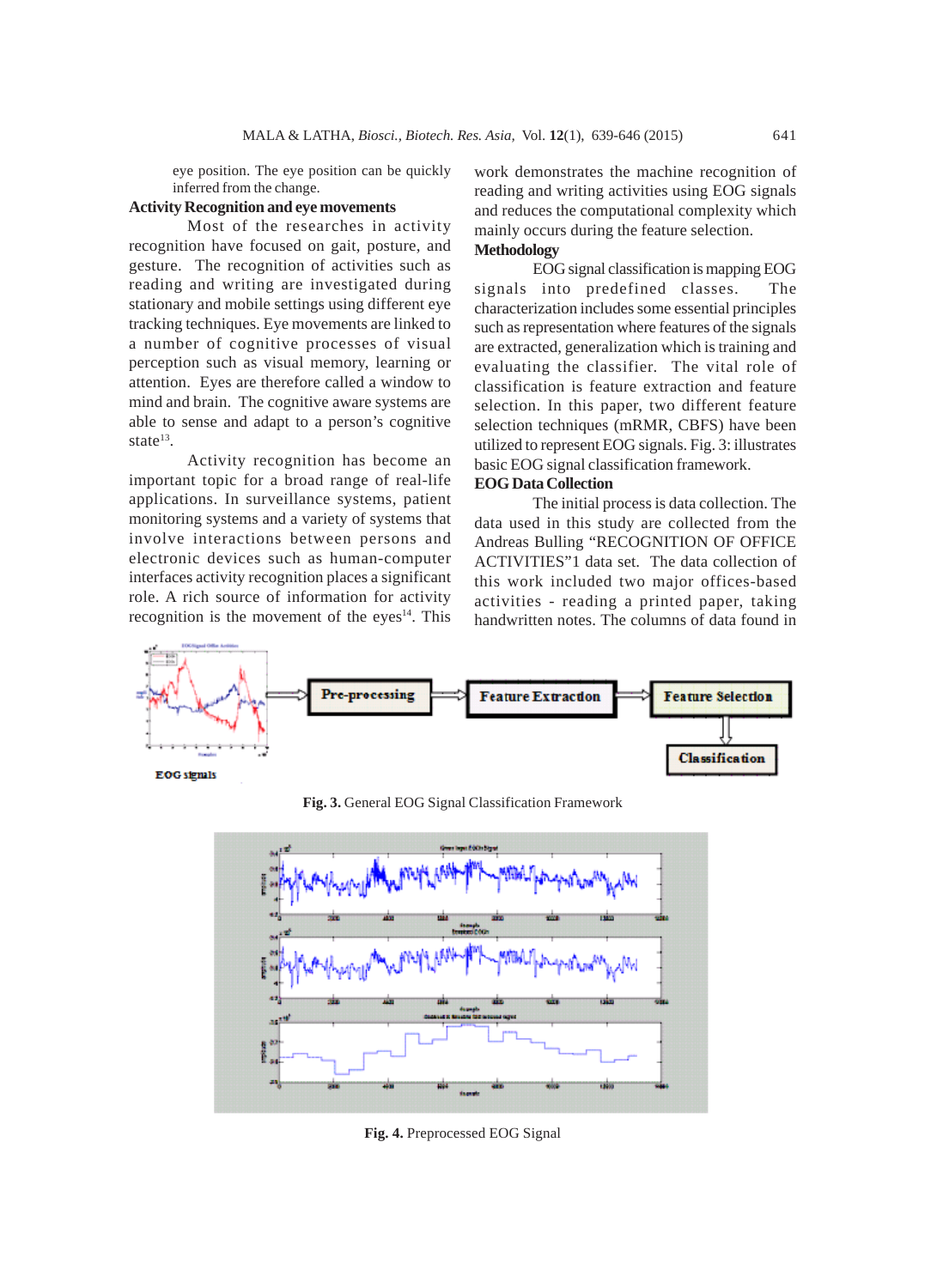mat files representing the time, voltage readings of EOG signals during reading and writing activities are used in this work.

## **Preprocessing**

The median filter performed denoising best; it preserved edge steepness of eye movements, retained EOG signal amplitudes, and did not present any artificial signal changes. For baseline drift removal this work employed level nine 1-D wavelet decomposition using Daubechies wavelets. Fig. 4 outlines the EOG signal after using median filtering and removing base line drifts.

# **Feature Extraction**

The job of feature extraction is to obtain the most useful information from the original data. Feature Selection represents the information in a fewer dimension space. This work concentrate on improving the feature extraction (in EOG signals) stage by selecting efficient subset of features. 13 features from a database of EOG signals are extracted. These features are used in efficient identification of reading and writing Activity. This work used Minimum Redundancy Maximum Relevance (mRMR)15 and Clearness Based Feature Selection  $(CBFS)^{16-17}$  techniques to select the features and also recommend good features for recognizing activities.

## **Basic Eye Movement Characteristics**

Basic eye movements such as Saccades, Fixations and Blinks can be detected from the preprocessed EOG signals. Basic eye movement's features such as Mean, Trim means Median, Variance, Standard deviation, z-score, sigh-rank,

kurtosis, sample entropy, HFD (Higuchi's Fractional Dimension ) can be detected from the processed Horizontal and Vertical EOG signals. **Feature Selection**

Feature selection is important in many pattern recognition problems for excluding inappropriate and tautological features. Feature Selection improves recognition accuracy by reducing system complexity and processing time. Feature selection is a search problem for finding an optimal or suboptimal subset of m features out of original M features. Many feature subset selection algorithms have been proposed. These algorithms can generally be classified as wrapper or filter algorithms according to the criterion function used in searching for good features. The simplest feature selection methods select best individual features. A feature evaluation function



on EOG dataset

| Eye Tracking Technique                      | Source                                                    | Comments                                                                                                                                                                     |
|---------------------------------------------|-----------------------------------------------------------|------------------------------------------------------------------------------------------------------------------------------------------------------------------------------|
| ElectroOculoGraphy (EOG)                    | Geoffrey Arden (Arden et al. 1962).                       | This can be manufactured at low price.<br>Installation of electrode is easy,<br>noninvasive. Can be used for long time.<br>Simple and Cost effective                         |
| Sclera search coil method                   | Robinson, 1963; Collewijn,<br>van der Mark & Jansen, 1975 | Determined with high accuracy, but<br>needs particular contact lens,<br>Invasiveness to subject is high and<br>experimental time is limited to around<br>$30 \,\mathrm{min}$ |
| InfraRedOculoGraphy (IROG) Kumar&krol, 1992 |                                                           | Head Mounted and Limbus tracking.<br>Special and Temporal resolution will<br>be high but blink is the downside.                                                              |
| VideoOculoGraphy (VOG)                      | Chan, chang, sang and won, 2006                           | Non invasive but expensive and large.<br>dimension device.                                                                                                                   |

|  |  |  |  |  | Table 1. Various Eye Tracking Techniques |
|--|--|--|--|--|------------------------------------------|
|--|--|--|--|--|------------------------------------------|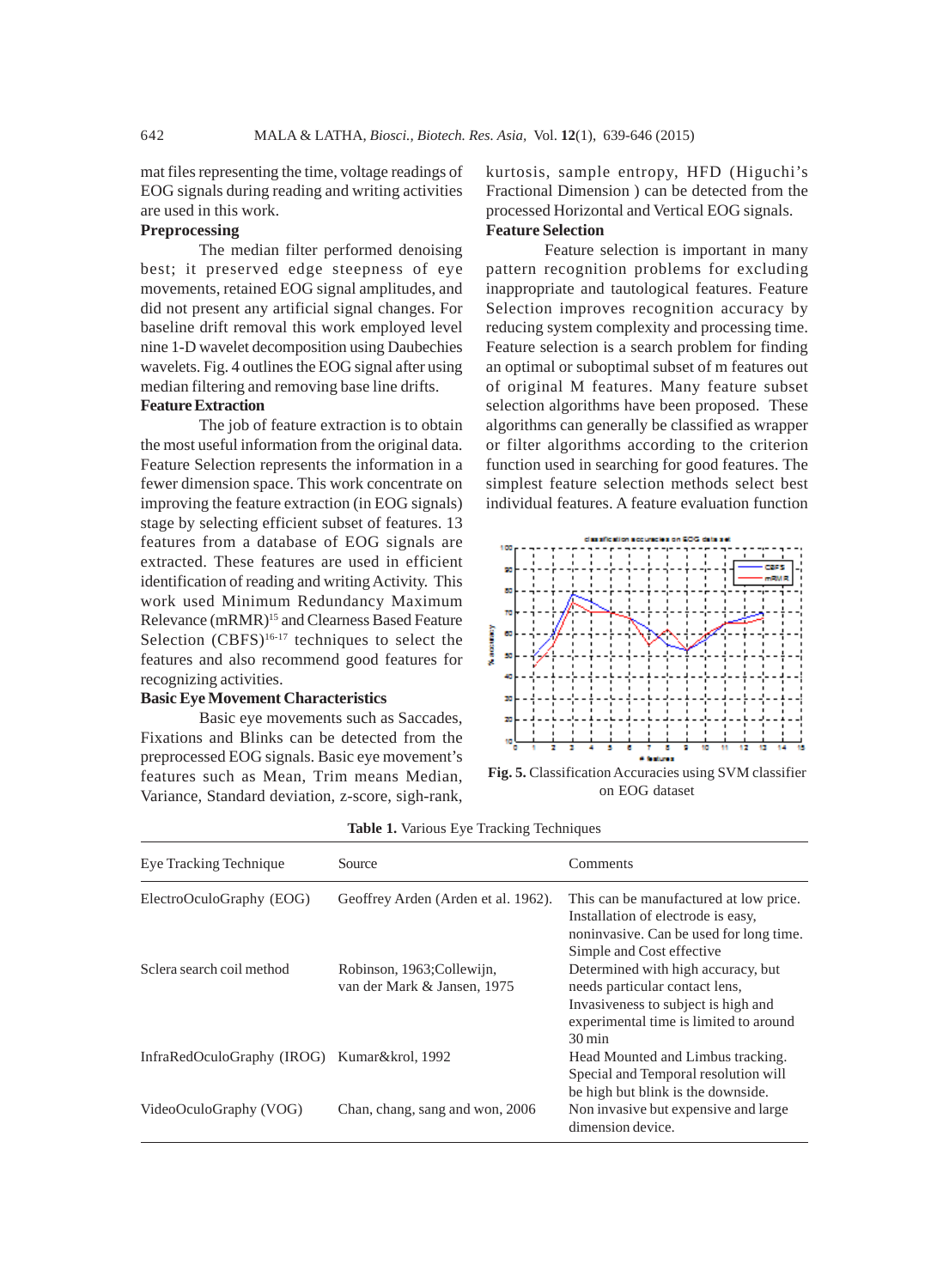ranks the individual features, then the highest ranked features (m) are selected. These methods can exclude irrelevant features, but they often include redundant features.

# **Minimum Redundancy Maximum Relevance:**

The minimal-redundancy-maximalrelevance (mRMR) algorithm is a sequential forward selection algorithm. It uses mutual information to analyze relevance and redundancy. The mRMR scheme selects the features that correlate the strongest with a classification variable and combined with selection features that are mutually different from each other have high correlation and it is denoted by (1). The selected features with relevance score are listed in Table 3.

$$
J(X_{\kappa}) = I(X_{\kappa}; Y) - \frac{1}{|S|} \sum_{X, \epsilon S} I(X_{\kappa}; X_{\epsilon}) \tag{1}
$$

Where  $I(X_n;Y)$  -measure of dependence between feature  $X_{n}$  and target Y.

|                  | S.No Feature                         | $CScore(f_i)$ |
|------------------|--------------------------------------|---------------|
| $\mathbf{1}$ .   | Mean                                 | 0.75          |
| 2.               | Trim mean                            | 0.75          |
| 3.               | Inter quartile range                 | 0.675         |
| $\overline{4}$ . | Median absolute deviation            | 0.625         |
| 5.               | Standard deviation                   | 0.625         |
| б.               | Variance                             | 0.675         |
| 7.               | Median                               | 0.75          |
| 8.               | z-score                              | 0.625         |
| 9.               | sign-rank                            | 0.5           |
| 10.              | Hurst Exponent                       | 0.575         |
| 11.              | Higuchi's Fractional Dimension (HFD) | 0.6           |
| 12.              | Sample Entropy                       | 0.625         |
| 13.              | Kurtosis                             | 0.725         |

**Table 2.** Clearness score for each feature

$$
J = I(X_{1:n}; Y) - I(X_{1:n-1}; Y)
$$
. Change in information with

and without  $X_{n}$ .

 $S-$  Feature Set  $||S||$  - number of features

# **Clearness Based Feature Selection:**

CBFS calculates the distance between the target sample and centroid of each class, and so compares the class of the closest centroid with the class of the target sample (Seo 2012). The matching ratio of all samples in a feature turns into a clearness value for the feature.

Clearness based feature selection (CBFS) algorithm which can be classified as a filter method. Clearness means the separability between classes in a feature. If (clearness of feature f2) > (clearness of feature f1), then f2 is more advantageous to classification than f1.

#### **Step 1:**

The centroid for read and write is calculated by average operation. It is the median point of a class. Med (fi, j) denotes the median point of class j in the feature fi, which is computed by  $(2)$ :

$$
Med(fi,j) = \frac{1}{k} \sum_{r=1}^{k} (Xri \in class j)R
$$
...(2)  
Where k is a number of samples of class i.

Where k is a number of samples of class j. **Step 2:**

For each xij in sample predicted class label is calculated. After calculating the distance between xij and Med (fj,ci) for all classes, this work takes the nearest centroid Med(fj, s) and s is a predicted class label for xij. The length between xij and Med(fj, t) is computed by (3):

$$
D(x_y, Med(f_j, t)) = |x_y - Med(f_j, t)|
$$
 ... (3)  
Step 3:

Calculate  $n \times m$  matrix M2 which contains a matching result of predicted class label and correct

| <b>Feature Selection Method</b> | Order | Fea.No                      | <b>Feature Name</b> | Score |
|---------------------------------|-------|-----------------------------|---------------------|-------|
| <b>CBFS</b>                     |       |                             | Mean                | 0.75  |
|                                 | 2     |                             | Trim mean           | 0.75  |
|                                 | 3     |                             | Median              | 0.75  |
| Max Relevance                   |       |                             | Median              | 1.439 |
|                                 | 2     | $\mathcal{D}_{\mathcal{L}}$ | Trim mean           | 1.439 |
|                                 | 3     | 13                          | Kurtosis            | 0.588 |
| mRMR                            |       | 7                           | Median              |       |
|                                 | ↑     | $\mathfrak{D}$              | Trim mean           |       |
|                                 | 3     |                             | <b>HFD</b>          |       |

**Table 3.** Feature selection methods with its selected features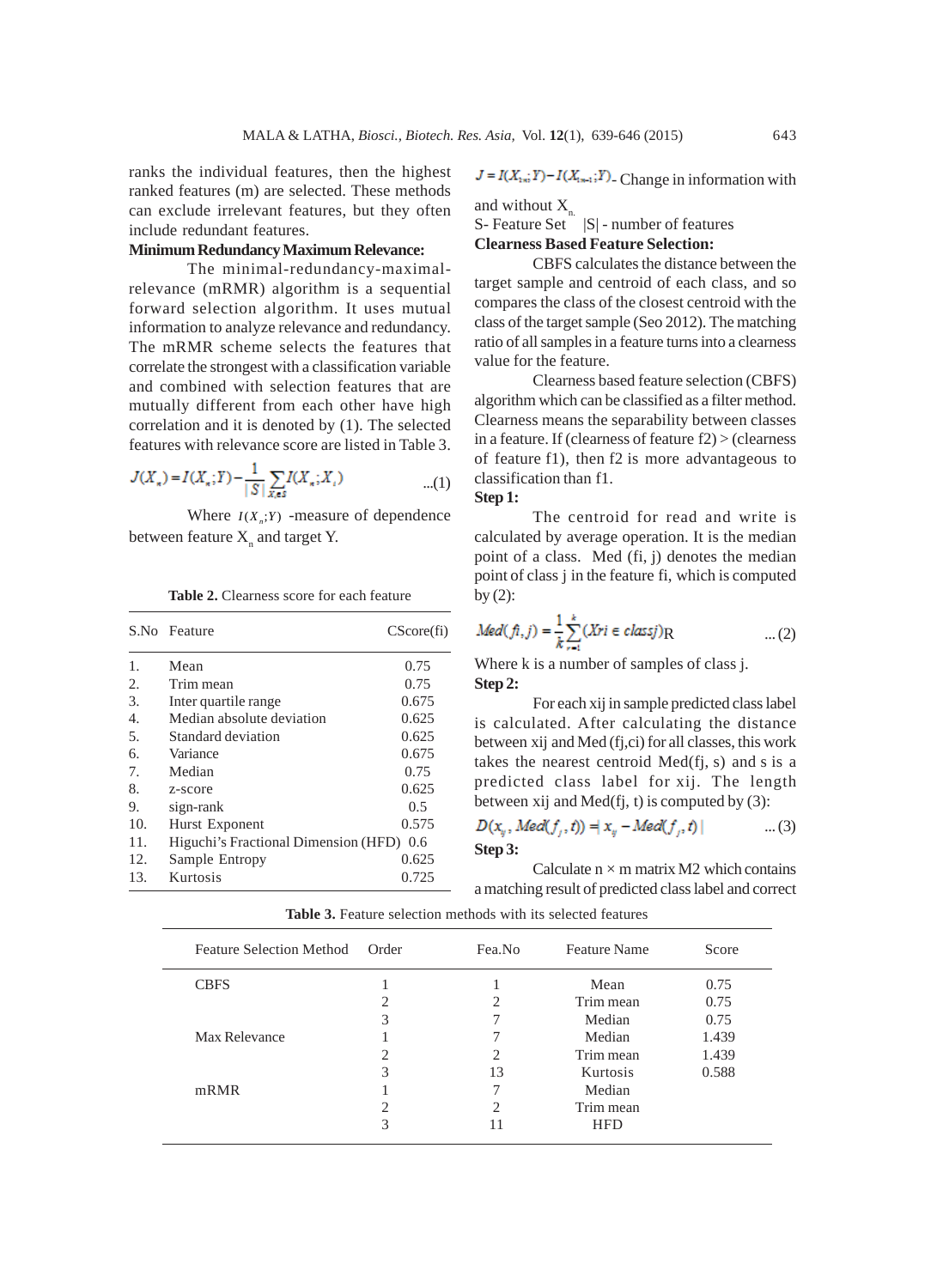class label in CS.  $M2(i,j)$  is calculated by (4):

$$
M_2(i,j) = \begin{cases} \n\text{lif}M_i(i,j) = C_i \\ \n\text{lif}M_i(i,j) \neq C_i \n\end{cases} \tag{4}
$$

**Step 4:**

Calculate CScore (fi).initially we calculated CScore (fi) by (5):

$$
CScore(f_i) = \frac{1}{n} \sum_{r=1}^{n} M_2(r, i)
$$
...(5)

The range of CScore (fi) is [0, 1]. If CScore (fi) is close to 1, this shows that classes in feature fi are clustered well and elements in fi can be clearly classified. The Table 2 list all the features with its clearness score.

The Table 3 list the score for selected features by CBFS feature selection and mRMR feature selection.

CScore (fi) measures the clearness of the feature whereas the mRMR scores the features based on mutual information. The selected features by CBFS, mRMR feature selection algorithm is shown in Table 2 with its CScore. The selected features alone can clearly classify the activities such as read and write in EOG signals effectively and efficiently. This is shown by few traditional classifiers. The accuracy is used as a function of the feature subset size evaluation using few traditional classifiers in Weka.

The time complexity for CBFS is:

- 1. Calculate centroid of each class (read, write) in each feature(n=13): O(m•n)
- 2. Produce  $n \times m$  matrix of predicted and correct class label (M1 and M2): O(m•n•c)
- 3. Calculate CScore() for each(13) features: O(m•n) Therefore, the total time complexity is  $O((2+c)\cdot m \cdot n)$ .

The figure 5 describes the average classification accuracies using SVM classifier on EOG data set by CBFS, mRMR feature selection algorithms and respective number of selected features when the best accuracies are achieved. The overall performance of CBFS, find out the feature subset with minimum number of features (3) and stronger classification accuracy. The highest accuracy obtained by CBFS is 78% when 3 features are selected.

# **Classification**

Classification plays an important role in many real time applications. It is important to automate the classification process since hand processing is often not a viable option $18$ . The goal of EOG signal classification is to identify an input pattern with a category or class, which is a set of patterns grouped together based on similarity measures<sup>19</sup>. The similarity depends on the concept of interest: it may be abstract that is detecting all patterns produced by same event or more quantitative that is matching an EOG signal pattern with a prototype.

#### **RESULTS AND DISCUSSION**

The Table 4 shows the average precision and recall, and the corresponding True Positive, False Positive Rate of features selected for each activity (read/write). The number of features used is only three. The mean True Positive Rate for the task Write is higher than the task read. This shows that the eye movement EOG signals varied much in writing compared to reading. The task of writing may easily be identified than the other task such as reading. The overall average performance of

| Method                      | <b>TP</b> Rate | FP Rate | Precision | Recall |       | F-Measure ROC Area | Class   |
|-----------------------------|----------------|---------|-----------|--------|-------|--------------------|---------|
| <b>CBFS+Naive Bayes</b>     | 0.500          | 0.125   | 0.750     | 0.7500 | 0.750 | 0.708              | Read    |
| (With 3 CBFS Features)      | 0.875          | 0.500   | 0.700     | 0.700  | 0.700 | 0.708              | Write   |
|                             | 0.714          | 0.339   | 0.721     | 0.714  | 0.702 | 0.708              | Average |
| $CBFS+SMO$                  | 0.500          | 0.000   | 1.000     | 1.000  | 1.000 | 0.750              | Read    |
| (With 3 CBFS Features)      | 1.000          | 0.500   | .727      | 0.727  | 0.727 | 0.750              | Write   |
|                             | 0.786          | 0.286   | 0.844     | 0.786  | 0.767 | 0.750              | Average |
| CBFS+Multilayer Perceptron  | 0.500          | 0.000   | 1.000     | 1.000  | 1.000 | 0.500              | Read    |
| (With 3 CBFS features)1.000 | 0.500          | 0.727   | 0.727     | 0.727  | 0.500 | Write              |         |
|                             | 0.786          | 0.286   | 0.844     | 0.786  | 0.767 | 0.500              | Average |

**Table 4.** Detailed Accuracy by Class with Conventional Classifiers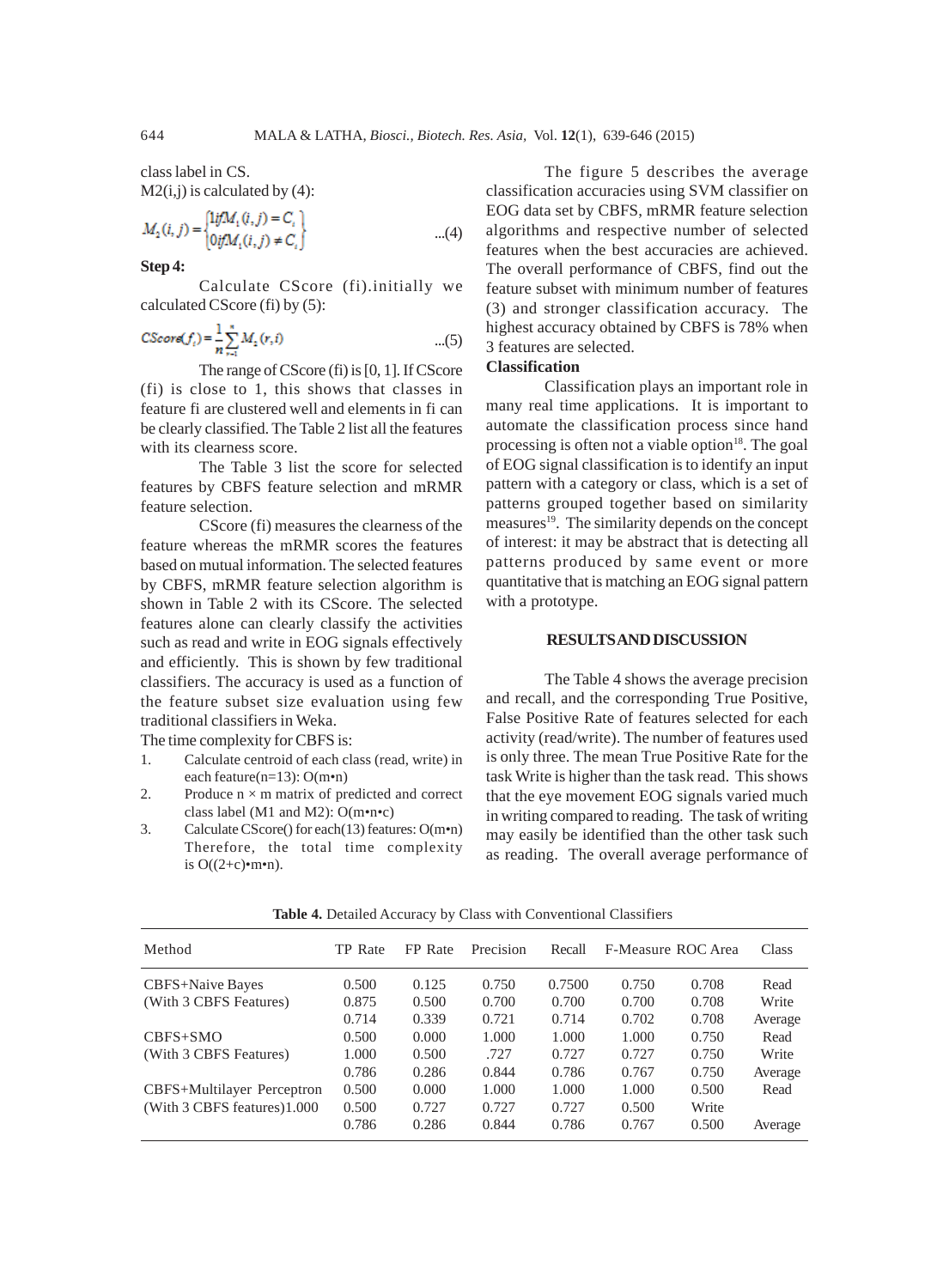SMO classifier is higher than other two classifiers. Though the precision, recall, F-measure for SMO (a SVM based classifier) is same that of Multilayer Perceptron, the ROC Area is high for SMO. Hence among the three classifiers the Sequential Minimal Optimization algorithm with SVM classifier performs better than others. The existing method used mRMR feature selection with different set of features. The proposed method with CBFS feature selection algorithm the SMO, a SVM based classifier performance is 84.4% precision and 78.6% recall. Thus the classifier performance is improved by using CBFS feature selection algorithm. This work shows that various task like normal and subnormal may be identified by eye movements using EOG signals and CBFS plays vital role in classification.

#### **CONCLUSIONS**

This work recommends good features for recognizing reading and writing in EOG signals and analyze the recognition accuracy as a function of the feature subset size using conventional classifiers. CBFS CScore evaluates each feature based on degree of condensation of samples to the centroid of the class such as read and write, and reduces the validation errors. From the results it's clear that CBFS fastest, reduces processing time and produces high classification accuracy. Additional eye movement characteristics that are potentially useful for activity recognition are still worth investigating in the future as they may carry information that can contribute more in the current work. This work can be extended in various directions such as to explore a line of research that focuses on comparison of different feature selection methods with different set of features from EOG signals of various activities.

#### **REFERENCES**

- 1. B. Wolfe, D. Eichmann. "A neural network approach to tracking eye position." *International Journal of Human-Computer Interaction,* 1997.
- 2. L.R. Young, D. Sheena. "Survey of eye movement recording methods." *Behavioral Research Methods and Instrumentation,* 1975.
- 3. Goldberg, D. D. Salvucci. "Identifying fixations and saccades in eye-tracking pro-tocols." Proceedings of the 2000 Symposium on Eye

Tracking Research & Applications (ETRA '00). 2000.

- 4. R Barea, L Boquete,M Mazo,E Lopez. "System for assisted mobility using eye movements based on electrooculography." *IEEE Trans. Neural Syst. Rehabil. Eng.,* 2002.
- 5. A Bulling, D Roggen,G Tröster. "Wearable EOG goggles: Seamless sensing and context-awareness in everyday environments." *J. Ambient Intell. Smart Environ,* 2009.
- 6. AB Usakli, S Gurkan. "Design of a novel efficient human–computer interface: an electrooculagram based virtual keyboard." *IEEE Trans. Instrum. Meas.,* 2010.
- 7. LY Deng, DL Hsu, TC Lin,JS Tuan,SM Chang. "EOG-based human-computer in-terface system development." *Expert Syst. Appl.,* 2010.
- 8. Talaba, Doru. "EOG-based visual navigation interface development." *Expert Systems with Applications Elsevier,* 2012.
- 9. Ruo-Fei Du, Ren-Jie Liu, Tian-Xiang Wu, Bao-Liang Lu. "Online Vigilance Analysis Combining Video and Electrooculography Features." *ICONIP.* 2012.
- 10. T Gandhi, M Trikha , J Santhosh,S Anand. "Development of an expert multitask gadget controlled by voluntary eye movements." *Expert Syst. Appl.,* 2010.
- 11. Hiroki Tamura, Takao Manabe, Takafumi Goto, Yuki Yamashita, Koichi Tan-no. "A Study of the Electric Wheelchair Hands-Free Safety Control System Using the Sur-face-Electromygram of Facial Muscles." ICIRA. 2010.
- 12. A Ubeda, E Ianez, JM Azorin. "Wireless and portable EOG-based interface for assisting disabled people." *IEEE/ASME Trans. Mechatron,* 2011.
- 13. S Aungsakun, A Phinyomark , P Phukpattaranont, C Limsakul. "Robust eye move-ment recognition using EOG signal for human-computer interface." *ICSECS.* 2011.
- 14. A Bulling, JA Ward, H Gellersen,G Troster. "Eye movement analysis for activity recognition using electrooculography." *IEEE Trans. Pattern Anal. Mach. Intell.,* 2011.
- 15. H. Peng, F. Long,C. Ding. "Feature Selection Based on Mutual Information Criteria of Max-Dependency, Max-Relevance,and Min-Redundancy." *IEEE Trans. Pattern Analysis and Machine,* 2005: 1226-1238.
- 16. M Seo, S Oh. "CBFS: High Performance Feature Selection Algorithm Based on Feature Clearness." *PLos ONE*, 2012; **7**(7): e40419.
- 17. S. Mala, K. Latha,. "Efficient Classification of EOG using CBFS Feature Selection Algorithm."